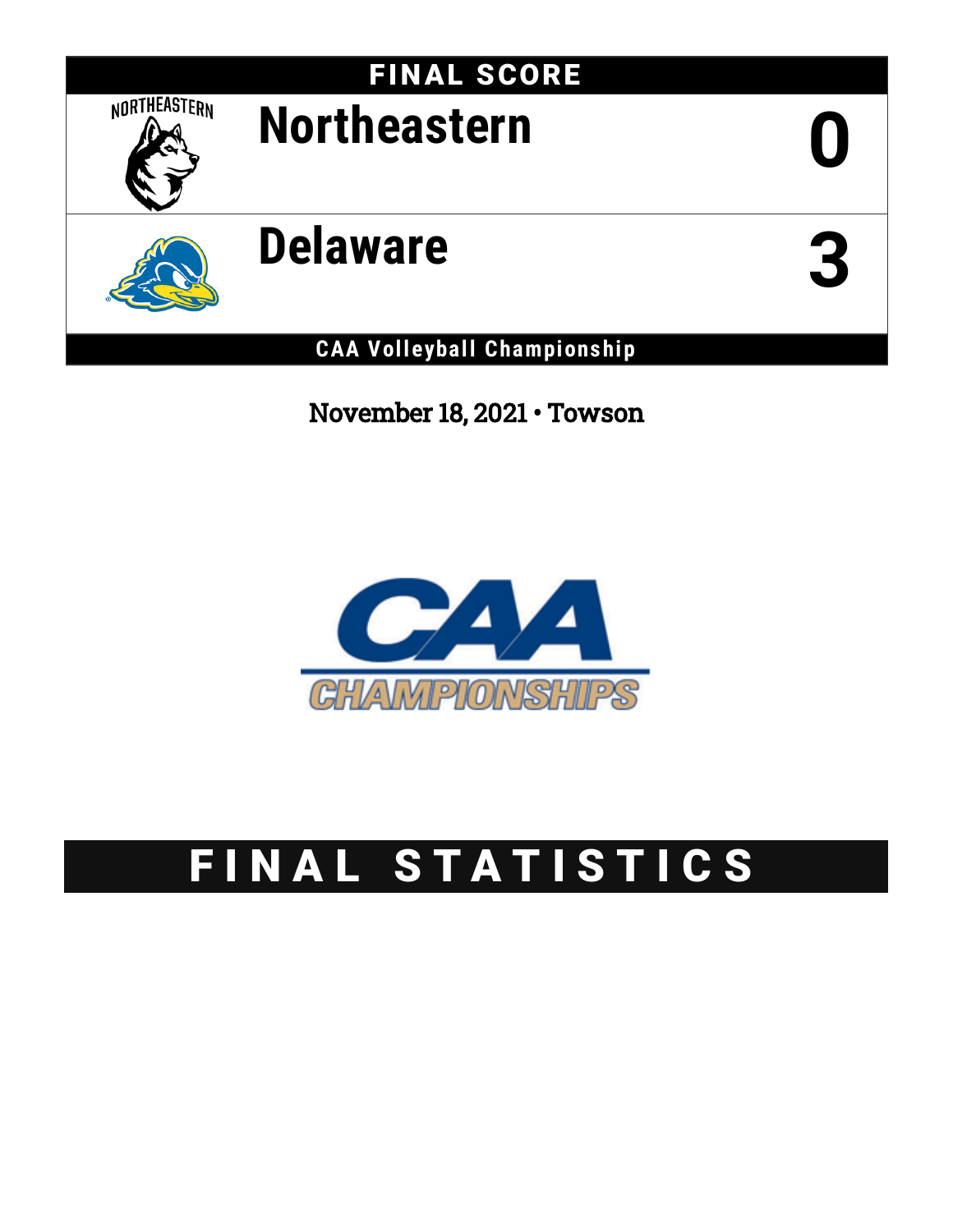### **Official Volleyball Box Score (Final) Northeastern vs Delaware November 18, 2021 at Towson**



### **Northeastern -- 0**

|                | י־ ווסאפטווויטוו     |                |          |    |               |                   |                |                |              |           |                 |              |                |                          |                |                |
|----------------|----------------------|----------------|----------|----|---------------|-------------------|----------------|----------------|--------------|-----------|-----------------|--------------|----------------|--------------------------|----------------|----------------|
|                |                      |                |          |    | <b>Attack</b> |                   |                | Serve          |              |           |                 |              | <b>Block</b>   |                          |                |                |
| ##             | <b>Northeastern</b>  | s              | Κ        | Е  | TA            | Pct I             | Ast            | <b>SA</b>      | <b>SE</b>    | <b>RE</b> | <b>Dig</b>      | <b>BS</b>    | <b>BA</b>      | <b>BE</b>                | <b>BHE</b>     | Pts            |
| 9              | Staunton, Erica      | 3              | 16       | 8  | 37            | .216              | 0              |                |              |           | 5               | 0            |                | 0                        | 0              | 17             |
| 10             | Arliel, Defne        | 31             | 6        | 4  | 17            | .118              | 0              | $\Omega$       |              | 0         | $\overline{2}$  | $\Omega$     | 3              | 0                        | 0              | 7.5            |
| 5              | Korbut, Anya         | 3              | 3        | 2  | 11            | .091              | 0              |                |              |           |                 | $\mathbf{0}$ | 3              |                          | 0              | 4.5            |
| 14             | Virthe, Marika       | 3              | 3        |    |               | .286              | 0              | $\Omega$       |              | 0         | 0               | $\Omega$     | 6              | $\overline{\phantom{a}}$ | 0              | 6              |
| 15             | Guasti-Nugent, Amand | 3              | 2        | U  |               | .500              | 0              |                | 0            |           | 3               | 0            |                | 0                        | 0              | $\overline{2}$ |
| 12             | Gonzalez, Evelyn     | $\overline{2}$ |          |    | 4             | .000              | 0              | $\Omega$       | 0            | C         | $\overline{2}$  | $\Omega$     | $\overline{2}$ | 0                        | 0              | $\overline{2}$ |
| 13             | Lepenioti, Rafaella  | 3              |          |    | 8             | .000              | 0              | $\Omega$       | 0            |           |                 | 0            |                | 0                        | 0              |                |
| $\overline{2}$ | Donaphon, Maddie     | $\overline{2}$ | 0        | 0  |               | .000              | 0              | $\Omega$       | 0            |           | 0               | $\Omega$     |                | 0                        | 0              | 0              |
| 3              | Martin, Kayla        | 3              | 0        | O  |               | .000              | 4              |                | ົ            | C         | 14 <sub>1</sub> | $\Omega$     |                | 0                        | 0              | $\mathbf{0}$   |
| $\overline{4}$ | Carroll.Liz          |                |          | 0  | $\mathcal{P}$ | .000 <sub>1</sub> | 9              |                | $\mathbf{0}$ |           | 5               | $\Omega$     |                | 0                        | $\overline{2}$ |                |
| 16             | Frannea, Jessica     | 3              | 0        |    | 2             | $-0.500$          | 17             | $\Omega$       | 0            |           | 4               |              |                | 0                        | 2              | 1.5            |
| 18             | Krishnamurthy, Sahit | 3 <sup>1</sup> | $\Omega$ | 0  | 3             | .000              | $\overline{ }$ |                | 0            |           | 9               | $\Omega$     |                | 0                        | 0              | 1.5            |
|                | Totals               | 3              | 32       | 18 | 96            | .146              | 31             | $\mathfrak{p}$ | 5            | 5         | 45              |              | 18             | $\overline{2}$           | 4              | 44             |

### **TOTAL TEAM BLOCKS: 10 SIDEOUT PCT: 52.7% POINT SCORING PCT: 36.9%**

### **Team Attack By Set** Set K E TA Pct 1 9 6 26 .115

| $\overline{2}$ | 10 <sup>1</sup> | - 6 | -32 | .125 |
|----------------|-----------------|-----|-----|------|
| 3              | 13              | - 6 | -38 | .184 |

| 16 | 24 | ∩י<br>دے |
|----|----|----------|
| 25 | 26 | 25       |
|    |    |          |

### **Delaware -- 3**

|                | Delaware -- 5      |   |    |          |               |      |     |                |           |                |     |          |                |    |            |            |
|----------------|--------------------|---|----|----------|---------------|------|-----|----------------|-----------|----------------|-----|----------|----------------|----|------------|------------|
|                |                    |   |    |          | <b>Attack</b> |      |     | <b>Serve</b>   |           |                |     |          | <b>Block</b>   |    |            |            |
| ##             | <b>Delaware</b>    | S | К  | Е        | TA            | Pct  | Ast | <b>SA</b>      | <b>SE</b> | <b>RE</b>      | Dig | BS       | <b>BA</b>      | BE | <b>BHE</b> | <b>Pts</b> |
| 14             | Johnson, Kirah     | 3 | 11 |          | 14            | .786 | 0   | 0              | 0         | 0.             |     | 0        | 3              |    | $\Omega$   | 12.5       |
| $\overline{2}$ | Mason, Lani        |   | 8  | 6        | 22            | .091 | 0   |                | 4         | 0 <sub>1</sub> | 16  | $\Omega$ | $\overline{2}$ |    | 0          | 10         |
| 12             | Underwood, Grace   |   | 8  | 3        | 14            | .357 | 0   | $\Omega$       | Ω.        | 0              |     |          | 5              |    | 0          | 11.5       |
| 15             | Richardson, Lauryn |   | 6  |          | 18            | .222 |     | 0              |           | $\mathbf{0}$   |     | $\Omega$ |                |    | 0          | 6.5        |
| 20             | Seemans, Savannah  |   | 6  | 4        | 30            | .067 | 0   |                |           | 0              | 6.  |          | $\overline{2}$ |    | 0          | 9          |
| 5              | Rogers, Lily       |   | 5  | 2        | 15            | .200 | 19  | $\overline{2}$ | 4         | 0              | 6   | $\Omega$ | 3              |    |            | 8.5        |
| 8              | Turner, Katie      |   |    |          | 0             | .000 | 6   |                |           |                | 6   | $\Omega$ | 0              |    | 0          |            |
| 13             | Basaranlar, Ezgi   | 3 | 0  | $\Omega$ | $\Omega$      | .000 | 14  | $\Omega$       |           | 0              | 3   | $\Omega$ | 0              |    | $\Omega$   | $\Omega$   |
| 21             | Wright, Hannah     |   |    |          | 0             | .000 | 0   | 0              |           | 0              |     | $\Omega$ |                |    | 0          |            |
|                | Totals             | 3 | 44 | 17       | 113           | .239 | 40  | 5              | 11        | $\overline{2}$ | 41  | っ        | 16             |    |            | 59         |

### **TOTAL TEAM BLOCKS: 10 SIDEOUT PCT: 63.1% POINT SCORING PCT: 47.3%**

### **Team Attack By Set**

| Set            |    |   | TA | Pct  |
|----------------|----|---|----|------|
| 1              | 16 |   | 30 | .400 |
| $\overline{2}$ | 14 | 6 | 40 | .200 |
| 3              | 14 |   | 43 | .163 |

Site: SECU Arena (Towson) Date:11/18/2021 - Attendance: 54 - Time: 1:34 Referees: Ed Phillips; Tim Velozo; Michael Alexander; Brianna Spain;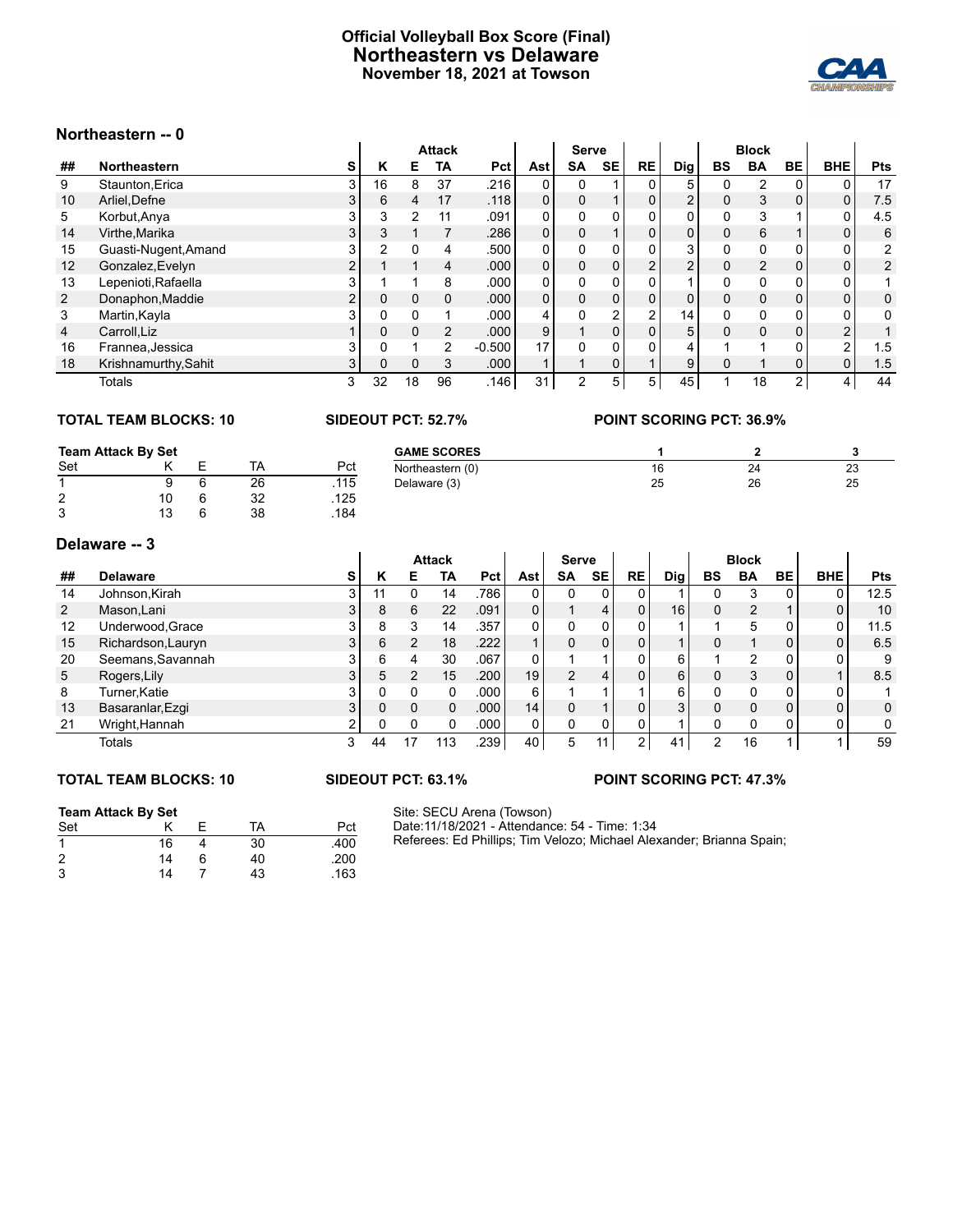### **#5 Northeastern vs. #4 Delaware Play-by-Play Summary (1st set)**



# **Northeastern vs Delaware (11/18/2021 at Towson)**

| Score     | Plays: Set 1                                                                                                                              | Serve | Point |
|-----------|-------------------------------------------------------------------------------------------------------------------------------------------|-------|-------|
|           | Delaware starters: Mason, Lani; Rogers, Lily; Turner, Katie; Underwood, Grace; Johnson, Kirah;<br>Richardson, Lauryn; Seemans, Savannah   |       |       |
|           | Northeastern starters: Martin, Kayla; Korbut, Anya; Staunton, Erica; Arliel, Defne; Gonzalez, Evelyn;<br>Virthe, Marika; Frannea, Jessica |       |       |
|           | NU sub in: Martin, Kayla.                                                                                                                 |       |       |
|           | UD sub in: Turner, Katie.                                                                                                                 |       |       |
| $0 - 1$   | [Serve: Frannea, Jessica] Block Assist by Mason, Lani; Johnson, Kirah (Attack error by Arliel, Defne).                                    | S:NU  | P:UD  |
| $0 - 2$   | [Serve: Rogers, Lily] Kill by Mason, Lani (assist from Turner, Katie).                                                                    | S:UD  | P:UD  |
| $0 - 3$   | [Serve: Rogers, Lily] Service ace by Rogers, Lily (Reception Error: Gonzalez, Evelyn).                                                    | S:UD  | P:UD  |
| $1 - 3$   | [Serve: Rogers, Lily] Service error.                                                                                                      | S:UD  | P:NU  |
| $1 - 4$   | [Serve: Staunton, Erica] Kill by Johnson, Kirah (assist from Rogers, Lily).                                                               | S:NU  | P:UD  |
| $1 - 5$   | [Serve: Mason, Lani] Kill by Seemans, Savannah (assist from Turner, Katie).                                                               | S:UD  | P:UD  |
| $2-5$     | [Serve: Mason, Lani] Service error.                                                                                                       | S:UD  | P:NU  |
|           | NU sub in: Korbut, Anya.                                                                                                                  |       |       |
| $3-5$     | [Serve: Virthe, Marika] Block Assist by Korbut, Anya; Gonzalez, Evelyn (Attack error by<br>Richardson, Lauryn).                           | S:NU  | P:NU  |
| $3-6$     | [Serve: Virthe, Marika] Kill by Johnson, Kirah (assist from Rogers, Lily).                                                                | S:NU  | P:UD  |
|           | NU sub in: Martin, Kayla.                                                                                                                 |       |       |
|           | UD sub in: Underwood, Grace.                                                                                                              |       |       |
|           | UD sub in: Turner, Katie.                                                                                                                 |       |       |
| $3 - 7$   | [Serve: Turner, Katie] Kill by Richardson, Lauryn (assist from Rogers, Lily).                                                             | S:UD  | P:UD  |
| $3-8$     | [Serve: Turner, Katie] Kill by Richardson, Lauryn (assist from Rogers, Lily).                                                             | S:UD  | P:UD  |
| $4 - 8$   | [Serve: Turner, Katie] Kill by Staunton, Erica (assist from Martin, Kayla).                                                               | S:UD  | P:NU  |
|           | NU sub in: Guasti-Nugent, Amanda.                                                                                                         |       |       |
| $5-8$     | [Serve: Guasti-Nugent, Amanda] Kill by Korbut, Anya.                                                                                      | S:NU  | P:NU  |
| $6 - 8$   | [Serve: Guasti-Nugent, Amanda] Kill by Guasti-Nugent, Amanda (assist from Frannea, Jessica).                                              | S:NU  | P:NU  |
| $6-9$     | [Serve: Guasti-Nugent, Amanda] Attack error by Gonzalez, Evelyn.                                                                          | S:NU  | P:UD  |
|           | UD sub in: Basaranlar, Ezgi.                                                                                                              |       |       |
| $6 - 10$  | [Serve: Basaranlar, Ezgi] Block Assist by Underwood, Grace; Seemans, Savannah (Attack error by<br>Korbut, Anya).                          | S:UD  | P:UD  |
| $6 - 11$  | [Serve: Basaranlar, Ezgi] Kill by Underwood, Grace (assist from Basaranlar, Ezgi).                                                        | S:UD  | P:UD  |
|           | Timeout by Northeastern.                                                                                                                  | S:UD  |       |
| $6 - 12$  | [Serve: Basaranlar, Ezgi] Kill by Seemans, Savannah (assist from Basaranlar, Ezgi).                                                       | S:UD  | P:UD  |
|           | NU sub in: Lepenioti, Rafaella.                                                                                                           |       |       |
| $7 - 12$  | [Serve: Basaranlar, Ezgi] Kill by Korbut, Anya (assist from Frannea, Jessica).                                                            | S:UD  | P:NU  |
|           | NU sub in: Krishnamurthy, Sahitya.                                                                                                        |       |       |
| $8 - 12$  | [Serve: Krishnamurthy, Sahitya] Attack error by Mason, Lani.                                                                              | S:NU  | P:NU  |
| $8 - 13$  | [Serve: Krishnamurthy, Sahitya] Kill by Rogers, Lily (assist from Basaranlar, Ezgi).                                                      | S:NU  | P:UD  |
| $9 - 13$  | [Serve: Seemans, Savannah] Service error.                                                                                                 | S:UD  | P:NU  |
|           | NU sub in: Virthe, Marika.                                                                                                                |       |       |
|           | NU sub in: Martin, Kayla.                                                                                                                 |       |       |
| $9 - 14$  | [Serve: Martin, Kayla ] Service error.                                                                                                    | S:NU  | P:UD  |
|           | UD sub in: Johnson, Kirah.                                                                                                                |       |       |
| $10 - 14$ | [Serve: Underwood, Grace] Kill by Staunton, Erica (assist from Frannea, Jessica).                                                         | S:UD  | P:NU  |
|           | NU sub in: Arliel, Defne.                                                                                                                 |       |       |
|           | UD sub in: Turner, Katie.                                                                                                                 |       |       |
| $10 - 15$ | [Serve: Frannea, Jessica] Kill by Johnson, Kirah (assist from Basaranlar, Ezgi).                                                          | S:NU  | P:UD  |
|           | UD sub in: Richardson, Lauryn.                                                                                                            |       |       |
| $10 - 16$ | [Serve: Rogers, Lily] Attack error by Virthe, Marika.                                                                                     | S:UD  | P:UD  |
| $11 - 16$ | [Serve: Rogers, Lily] Kill by Staunton, Erica (assist from Frannea, Jessica).                                                             | S:UD  | P:NU  |
|           | NU sub in: Lepenioti, Rafaella.                                                                                                           |       |       |
| $11 - 17$ | [Serve: Staunton, Erica] Kill by Mason, Lani (assist from Rogers, Lily).                                                                  | S:NU  | P:UD  |
| $12 - 17$ | [Serve: Mason, Lani] Kill by Arliel, Defne (assist from Frannea, Jessica).                                                                | S:UD  | P:NU  |
|           | NU sub in: Korbut, Anya.                                                                                                                  |       |       |
| $12 - 18$ | [Serve: Virthe, Marika] Kill by Mason, Lani (assist from Rogers, Lily).                                                                   | S:NU  | P:UD  |
|           |                                                                                                                                           |       |       |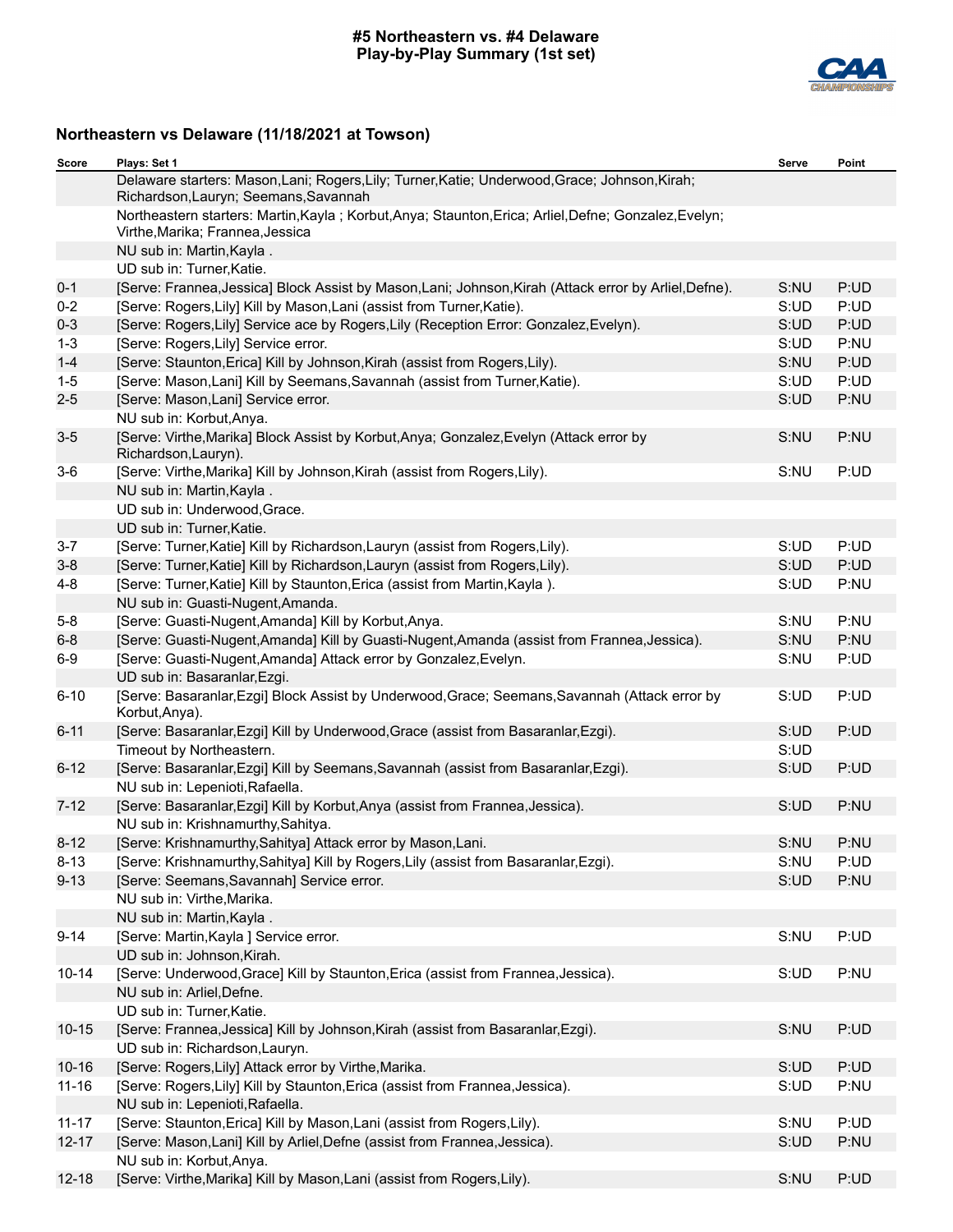| <b>Score</b> | Plays: Set 1                                                                                                                  | Serve | Point |
|--------------|-------------------------------------------------------------------------------------------------------------------------------|-------|-------|
|              | NU sub in: Martin, Kayla .                                                                                                    |       |       |
|              | UD sub in: Underwood, Grace.                                                                                                  |       |       |
|              | UD sub in: Turner, Katie.                                                                                                     |       |       |
| $13 - 18$    | [Serve: Turner, Katie] Kill by Staunton, Erica (assist from Martin, Kayla).                                                   | S:UD  | P:NU  |
|              | NU sub in: Guasti-Nugent, Amanda.                                                                                             |       |       |
| 14-18        | [Serve: Guasti-Nugent, Amanda] Block Assist by Korbut, Anya; Frannea, Jessica (Attack error by<br>Seemans, Savannah).         | S:NU  | P:NU  |
| 14-19        | [Serve: Guasti-Nugent, Amanda] Kill by Underwood, Grace (assist from Rogers, Lily).                                           | S:NU  | P:UD  |
|              | UD sub in: Basaranlar, Ezgi.                                                                                                  |       |       |
| $14 - 20$    | [Serve: Basaranlar, Ezgi] Block Solo by Underwood, Grace (Attack error by Frannea, Jessica).                                  | S:UD  | P:UD  |
| $14 - 21$    | [Serve: Basaranlar, Ezgi] Ball handling error by Frannea, Jessica.                                                            | S:UD  | P:UD  |
|              | Timeout by Northeastern.                                                                                                      | S:UD  |       |
| $15 - 21$    | [Serve: Basaranlar, Ezgi] Kill by Guasti-Nugent, Amanda (assist from Frannea, Jessica).                                       | S:UD  | P:NU  |
|              | NU sub in: Krishnamurthy, Sahitya.                                                                                            |       |       |
| $15 - 22$    | [Serve: Krishnamurthy, Sahitya] Kill by Underwood, Grace (assist from Basaranlar, Ezgi).                                      | S:NU  | P:UD  |
| $15 - 23$    | [Serve: Seemans, Savannah] Kill by Underwood, Grace.                                                                          | S:UD  | P:UD  |
| $15 - 24$    | [Serve: Seemans, Savannah] Block Assist by Rogers, Lily; Underwood, Grace (Attack error by<br>Staunton, Erica). -- SET POINT. | S:UD  | P:UD  |
| 16-24        | [Serve: Seemans, Savannah] Attack error by Mason, Lani. -- SET POINT.                                                         | S:UD  | P:NU  |
|              | NU sub in: Virthe, Marika.                                                                                                    |       |       |
|              | NU sub in: Martin, Kayla.                                                                                                     |       |       |
| $16 - 25$    | [Serve: Martin, Kayla ] Kill by Underwood, Grace (assist from Basaranlar, Ezgi). -- SET DELAWARE.                             | S:NU  | P:UD  |
|              |                                                                                                                               |       |       |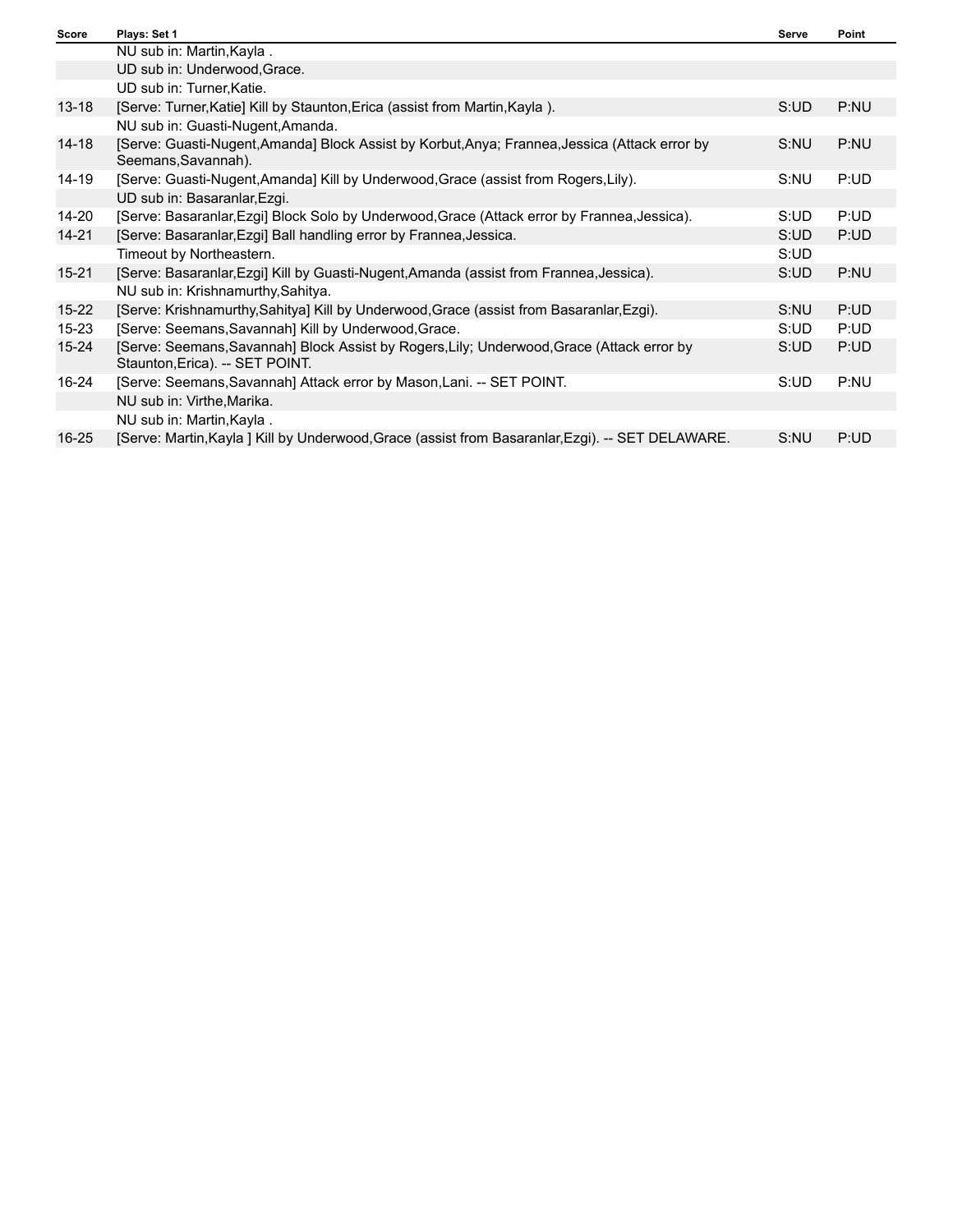### **#5 Northeastern vs. #4 Delaware Play-by-Play Summary (2nd set)**



# **Northeastern vs Delaware (11/18/2021 at Towson)**

| Score     | Plays: Set 2                                                                                                                                 | Serve | Point |
|-----------|----------------------------------------------------------------------------------------------------------------------------------------------|-------|-------|
|           | Delaware starters: Mason, Lani; Rogers, Lily; Turner, Katie; Underwood, Grace; Johnson, Kirah;<br>Richardson, Lauryn; Seemans, Savannah      |       |       |
|           | Northeastern starters: Martin, Kayla; Korbut, Anya; Staunton, Erica; Arliel, Defne; Lepenioti, Rafaella;<br>Virthe, Marika; Frannea, Jessica |       |       |
|           | UD sub in: Turner, Katie.                                                                                                                    |       |       |
|           | NU sub in: Martin, Kayla.                                                                                                                    |       |       |
| $1 - 0$   | [Serve: Rogers, Lily] Service error.                                                                                                         | S:UD  | P:NU  |
|           | NU sub in: Guasti-Nugent, Amanda.                                                                                                            |       |       |
| $1 - 1$   | [Serve: Guasti-Nugent, Amanda] Attack error by Staunton, Erica.                                                                              | S:NU  | P:UD  |
| $2 - 1$   | [Serve: Mason, Lani] Service error.                                                                                                          | S:UD  | P:NU  |
|           | NU sub in: Krishnamurthy, Sahitya.                                                                                                           |       |       |
| $2 - 2$   | [Serve: Krishnamurthy, Sahitya] Kill by Johnson, Kirah (assist from Rogers, Lily).                                                           | S:NU  | P:UD  |
|           | UD sub in: Underwood, Grace.                                                                                                                 |       |       |
|           | UD sub in: Turner, Katie.                                                                                                                    |       |       |
| $2 - 3$   | [Serve: Turner, Katie] Ball handling error by Frannea, Jessica.                                                                              | S:UD  | P:UD  |
| $3 - 3$   | [Serve: Turner, Katie] Kill by Korbut, Anya (assist from Frannea, Jessica).                                                                  | S:UD  | P:NU  |
|           | NU sub in: Virthe, Marika.                                                                                                                   |       |       |
|           | NU sub in: Martin, Kayla.                                                                                                                    |       |       |
| $4 - 3$   | [Serve: Martin, Kayla ] Kill by Staunton, Erica (assist from Frannea, Jessica).                                                              | S:NU  | P:NU  |
| $4 - 4$   | [Serve: Martin, Kayla ] Attack error by Staunton, Erica.                                                                                     | S:NU  | P:UD  |
|           | UD sub in: Basaranlar, Ezgi.                                                                                                                 |       |       |
| $5 - 4$   | [Serve: Basaranlar, Ezgi] Block Solo by Frannea, Jessica (Attack error by Underwood, Grace).<br>NU sub in: Arliel, Defne.                    | S:UD  | P:NU  |
| $5-5$     | [Serve: Frannea, Jessica] Kill by Rogers, Lily (assist from Turner, Katie).                                                                  | S:NU  | P:UD  |
| $6-5$     | [Serve: Seemans, Savannah] Kill by Virthe, Marika (assist from Frannea, Jessica).                                                            | S:UD  | P:NU  |
|           | NU sub in: Lepenioti, Rafaella.                                                                                                              |       |       |
| $6-6$     | [Serve: Staunton, Erica] Service error.                                                                                                      | S:NU  | P:UD  |
|           | UD sub in: Johnson, Kirah.                                                                                                                   |       |       |
| $7-6$     | [Serve: Underwood, Grace] Kill by Arliel, Defne (assist from Frannea, Jessica).                                                              | S:UD  | P:NU  |
|           | NU sub in: Korbut, Anya.                                                                                                                     |       |       |
|           | UD sub in: Turner, Katie.                                                                                                                    |       |       |
| $7 - 7$   | [Serve: Virthe, Marika] Service error.                                                                                                       | S:NU  | P:UD  |
|           | NU sub in: Martin, Kayla.                                                                                                                    |       |       |
|           | UD sub in: Richardson, Lauryn.                                                                                                               |       |       |
| $8 - 7$   | [Serve: Rogers, Lily] Service error.                                                                                                         | S:UD  | P:NU  |
|           | NU sub in: Guasti-Nugent, Amanda.                                                                                                            |       |       |
| $8 - 8$   | [Serve: Guasti-Nugent, Amanda] Kill by Johnson, Kirah (assist from Rogers, Lily).                                                            | S:NU  | P:UD  |
| $8-9$     | [Serve: Mason, Lani] Service ace by Mason, Lani (Reception Error: Martin, Kayla).                                                            | S:UD  | P:UD  |
| $8 - 10$  | [Serve: Mason, Lani] Kill by Richardson, Lauryn (assist from Rogers, Lily).                                                                  | S:UD  | P:UD  |
|           | NU sub in: Arliel, Defne.                                                                                                                    |       |       |
| $9 - 10$  | [Serve: Mason, Lani] Service error.                                                                                                          | S:UD  | P:NU  |
|           | NU sub in: Krishnamurthy, Sahitya.                                                                                                           |       |       |
| $9 - 11$  | [Serve: Krishnamurthy, Sahitya] Attack error by Staunton, Erica.                                                                             | S:NU  | P:UD  |
|           | UD sub in: Underwood, Grace.                                                                                                                 |       |       |
|           | UD sub in: Turner, Katie.                                                                                                                    |       |       |
| $9 - 12$  | [Serve: Turner, Katie] Kill by Seemans, Savannah (assist from Turner, Katie).                                                                | S:UD  | P:UD  |
| $9 - 13$  | [Serve: Turner, Katie] Kill by Seemans, Savannah (assist from Turner, Katie).                                                                | S:UD  | P:UD  |
| $10-13$   | [Serve: Turner, Katie] Kill by Staunton, Erica (assist from Frannea, Jessica).                                                               | S:UD  | P:NU  |
|           | NU sub in: Virthe, Marika.                                                                                                                   |       |       |
|           | NU sub in: Martin, Kayla.                                                                                                                    |       |       |
| $11 - 13$ | [Serve: Martin, Kayla ] Kill by Staunton, Erica (assist from Frannea, Jessica).                                                              | S:NU  | P:NU  |
| $11 - 14$ | [Serve: Martin, Kayla ] Attack error by Staunton, Erica.                                                                                     | S:NU  | P:UD  |
|           | UD sub in: Basaranlar, Ezgi.                                                                                                                 |       |       |
| 12-14     | [Serve: Basaranlar, Ezgi] Kill by Staunton, Erica (assist from Frannea, Jessica).                                                            | S:UD  | P:NU  |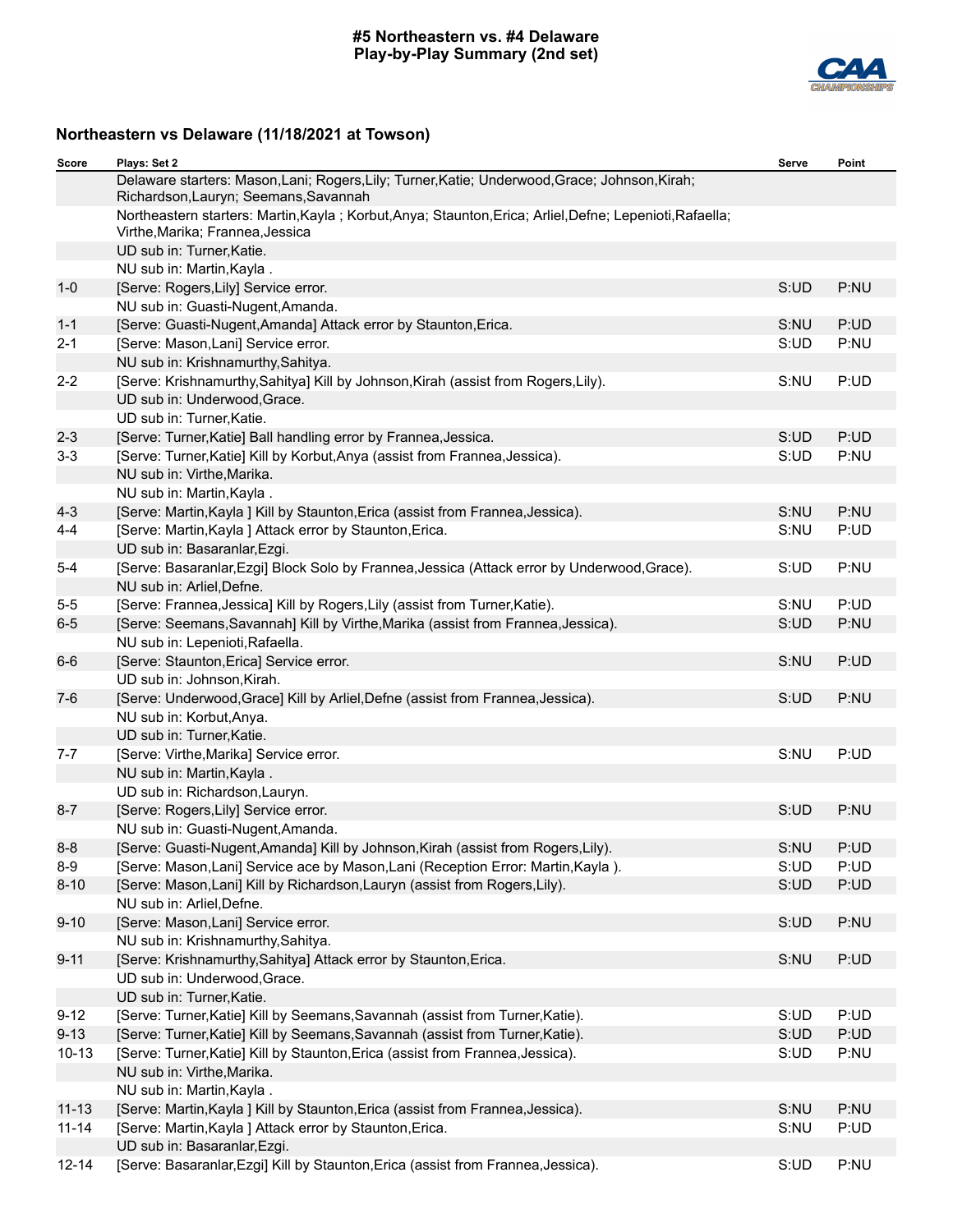| Score     | Plays: Set 2                                                                                                                       | Serve | Point |
|-----------|------------------------------------------------------------------------------------------------------------------------------------|-------|-------|
| $13 - 14$ | [Serve: Frannea, Jessica] Block Assist by Arliel, Defne; Virthe, Marika (Attack error by<br>Seemans, Savannah).                    | S:NU  | P:NU  |
| $13 - 15$ | [Serve: Frannea, Jessica] Kill by Underwood, Grace (assist from Basaranlar, Ezgi).                                                 | S:NU  | P:UD  |
| $14 - 15$ | [Serve: Seemans, Savannah] Kill by Virthe, Marika (assist from Frannea, Jessica).                                                  | S:UD  | P:NU  |
|           | NU sub in: Donaphon, Maddie.                                                                                                       |       |       |
| $15 - 15$ | [Serve: Donaphon, Maddie] Block Assist by Virthe, Marika; Krishnamurthy, Sahitya (Attack error by<br>Rogers, Lily).                | S:NU  | P:NU  |
| $15 - 16$ | [Serve: Donaphon, Maddie] Kill by Rogers, Lily (assist from Basaranlar, Ezgi).                                                     | S:NU  | P:UD  |
|           | UD sub in: Johnson, Kirah.                                                                                                         |       |       |
|           | UD sub in: Wright, Hannah.                                                                                                         |       |       |
| $16 - 16$ | [Serve: Wright, Hannah] Kill by Arliel, Defne (assist from Frannea, Jessica).                                                      | S:UD  | P:NU  |
|           | UD sub in: Underwood, Grace.                                                                                                       |       |       |
|           | NU sub in: Korbut, Anya.                                                                                                           |       |       |
| $16 - 17$ | [Serve: Virthe, Marika] Kill by Mason, Lani (assist from Basaranlar, Ezgi).                                                        | S:NU  | P:UD  |
|           | UD sub in: Richardson, Lauryn.                                                                                                     |       |       |
|           | NU sub in: Martin, Kayla.                                                                                                          |       |       |
| $16 - 18$ | [Serve: Rogers, Lily] Kill by Johnson, Kirah (assist from Richardson, Lauryn).                                                     | S:UD  | P:UD  |
|           | NU sub in: Lepenioti, Rafaella.                                                                                                    |       |       |
| $17 - 18$ | [Serve: Rogers, Lily] Attack error by Mason, Lani.                                                                                 | S:UD  | P:NU  |
| 18-18     | [Serve: Arliel, Defne] Attack error by Richardson, Lauryn.                                                                         | S:NU  | P:NU  |
|           | UD sub in: Turner, Katie.                                                                                                          |       |       |
| 18-19     | [Serve: Arliel, Defne] Service error.                                                                                              | S:NU  | P:UD  |
| 18-20     | [Serve: Mason, Lani] Kill by Johnson, Kirah.                                                                                       | S:UD  | P:UD  |
|           | Timeout by Northeastern.                                                                                                           | S:UD  |       |
| 19-20     | [Serve: Mason, Lani] Service error.                                                                                                | S:UD  | P:NU  |
|           | NU sub in: Staunton, Erica.                                                                                                        |       |       |
|           | NU sub in: Krishnamurthy, Sahitya.                                                                                                 |       |       |
| 19-21     | [Serve: Krishnamurthy, Sahitya] Kill by Johnson, Kirah (assist from Rogers, Lily).                                                 | S:NU  | P:UD  |
|           | UD sub in: Underwood, Grace.                                                                                                       |       |       |
|           | UD sub in: Turner, Katie.                                                                                                          |       |       |
| 19-22     | [Serve: Turner, Katie] Block Assist by Underwood, Grace; Richardson, Lauryn (Attack error by                                       | S:UD  | P:UD  |
|           | Staunton, Erica).                                                                                                                  |       |       |
| 20-22     | [Serve: Turner, Katie] Service error.                                                                                              | S:UD  | P:NU  |
|           | NU sub in: Virthe, Marika.                                                                                                         |       |       |
|           | NU sub in: Martin, Kayla.                                                                                                          |       |       |
| $21 - 22$ | [Serve: Martin, Kayla ] Ball handling error by Rogers, Lily.                                                                       | S:NU  | P:NU  |
| 21-23     | [Serve: Martin,Kayla ] Kill by Underwood,Grace (assist from Rogers,Lily) - Block error by Virthe,Marika.                           | S:NU  | P:UD  |
|           | UD sub in: Basaranlar, Ezgi.                                                                                                       |       |       |
| 21-24     | [Serve: Basaranlar, Ezgi] Block Assist by Underwood, Grace; Rogers, Lily (Attack error by Staunton, Erica). S: UD<br>-- SET POINT. |       | P:UD  |
| 22-24     | [Serve: Basaranlar, Ezgi] Service error. -- SET POINT.                                                                             | S:UD  | P:NU  |
| 23-24     | [Serve: Frannea, Jessica] Kill by Arliel, Defne (assist from Frannea, Jessica). -- SET POINT.                                      | S:NU  | P:NU  |
|           | Timeout by Delaware.                                                                                                               | S:NU  |       |
| 24-24     | [Serve: Frannea, Jessica] Block Assist by Arliel, Defne; Virthe, Marika (Attack error by Underwood, Grace).                        | S:NU  | P:NU  |
| 24-25     | [Serve: Frannea, Jessica] Kill by Rogers, Lily (assist from Basaranlar, Ezgi). -- SET POINT.                                       | S:NU  | P:UD  |
| 24-26     | [Serve: Seemans, Savannah] Service ace by Seemans, Savannah (Reception Error: Martin, Kayla). -- SET S: UD<br>DELAWARE.            |       | P:UD  |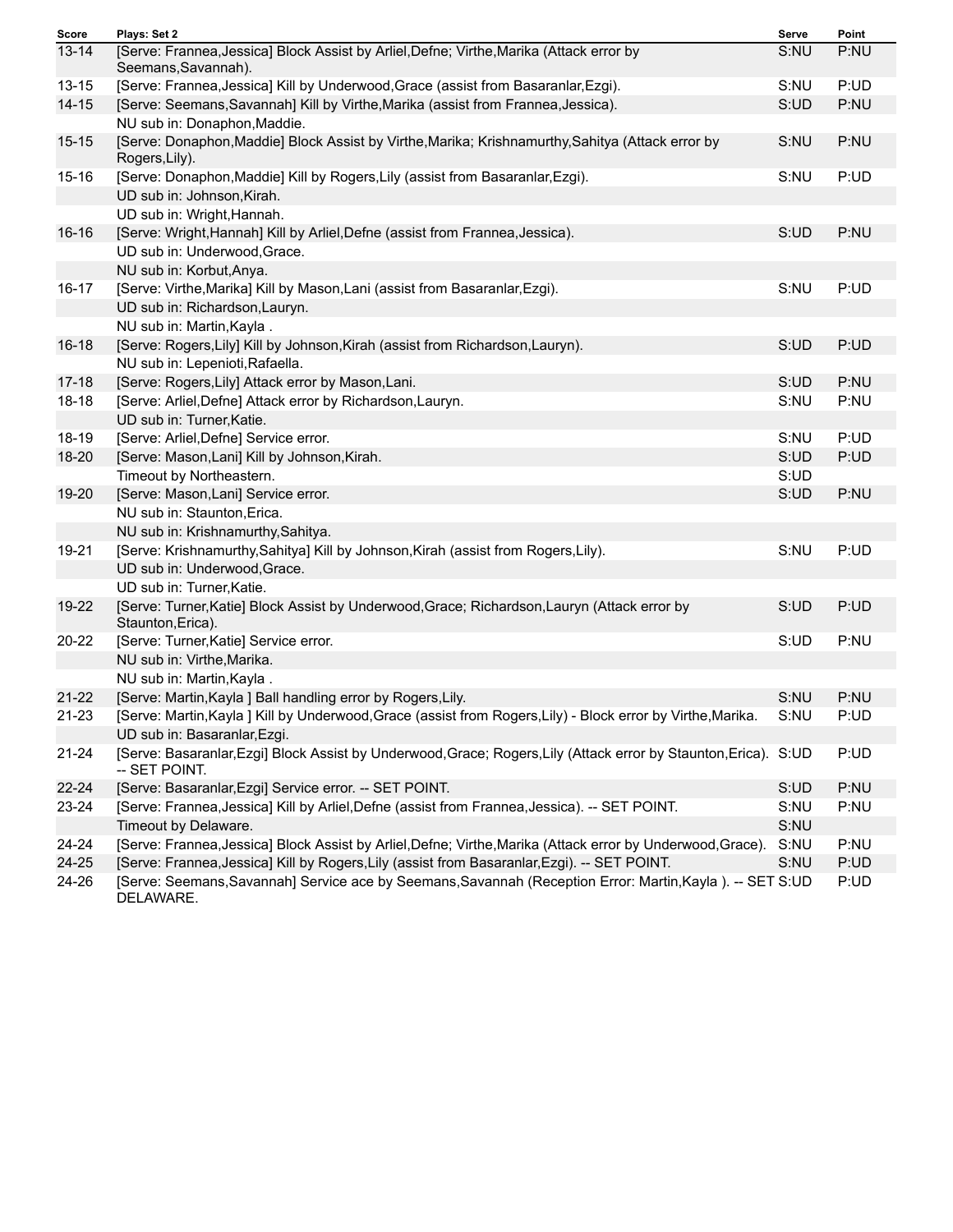### **#5 Northeastern vs. #4 Delaware Play-by-Play Summary (3rd set)**



# **Northeastern vs Delaware (11/18/2021 at Towson)**

| Score     | Plays: Set 3                                                                                                                                        | Serve | Point |
|-----------|-----------------------------------------------------------------------------------------------------------------------------------------------------|-------|-------|
|           | Delaware starters: Mason, Lani; Rogers, Lily; Turner, Katie; Underwood, Grace; Johnson, Kirah;<br>Richardson, Lauryn; Seemans, Savannah             |       |       |
|           | Northeastern starters: Martin, Kayla; Korbut, Anya; Arliel, Defne; Lepenioti, Rafaella; Virthe, Marika; Guasti-<br>Nugent, Amanda; Frannea, Jessica |       |       |
|           | NU sub in: Martin, Kayla.                                                                                                                           |       |       |
|           | UD sub in: Turner, Katie.                                                                                                                           |       |       |
| $0 - 1$   | [Serve: Martin, Kayla ] Kill by Mason, Lani (assist from Rogers, Lily).                                                                             | S:NU  | P:UD  |
| $0-2$     | [Serve: Rogers, Lily] Attack error by Arliel, Defne.                                                                                                | S:UD  | P:UD  |
| $1 - 2$   | [Serve: Rogers, Lily] Block Assist by Arliel, Defne; Korbut, Anya (Attack error by Mason, Lani).                                                    | S:UD  | P:NU  |
| $1 - 3$   | [Serve: Arliel, Defne] Kill by Mason, Lani (assist from Rogers, Lily).                                                                              | S:NU  | P:UD  |
| $1 - 4$   | [Serve: Mason, Lani] Block Solo by Seemans, Savannah (Attack error by Arliel, Defne).                                                               | S:UD  | P:UD  |
| $1 - 5$   | [Serve: Mason, Lani] Block Assist by Seemans, Savannah; Johnson, Kirah (Attack error by Korbut, Anya).                                              | S:UD  | P:UD  |
|           | Timeout by Northeastern.                                                                                                                            | S:UD  |       |
| $1 - 6$   | [Serve: Mason, Lani] Kill by Richardson, Lauryn (assist from Rogers, Lily).                                                                         | S:UD  | P:UD  |
| $2 - 6$   | [Serve: Mason, Lani] Kill by Lepenioti, Rafaella (assist from Frannea, Jessica).                                                                    | S:UD  | P:NU  |
|           | NU sub in: Staunton, Erica.                                                                                                                         |       |       |
|           | NU sub in: Krishnamurthy, Sahitya.                                                                                                                  |       |       |
| $3-6$     | [Serve: Krishnamurthy, Sahitya] Service ace by Krishnamurthy, Sahitya (Reception Error: Turner, Katie).                                             | S:NU  | P:NU  |
| $3 - 7$   | [Serve: Krishnamurthy, Sahitya] Kill by Johnson, Kirah (assist from Rogers, Lily).                                                                  | S:NU  | P:UD  |
|           | UD sub in: Underwood, Grace.                                                                                                                        |       |       |
|           | UD sub in: Turner, Katie.                                                                                                                           |       |       |
| $3-8$     | [Serve: Turner, Katie] Service ace by Turner, Katie (Reception Error: Krishnamurthy, Sahitya).                                                      | S:UD  | P:UD  |
| $3-9$     | [Serve: Turner, Katie] Kill by Underwood, Grace (assist from Rogers, Lily).                                                                         | S:UD  | P:UD  |
|           | NU sub in: Carroll, Liz.                                                                                                                            |       |       |
| $4-9$     | [Serve: Turner, Katie] Kill by Staunton, Erica (assist from Carroll, Liz).                                                                          | S:UD  | P:NU  |
| $4 - 10$  | [Serve: Martin, Kayla ] Service error.                                                                                                              | S:NU  | P:UD  |
|           | UD sub in: Basaranlar, Ezgi.                                                                                                                        |       |       |
| $5 - 10$  | [Serve: Basaranlar, Ezgi] Kill by Staunton, Erica (assist from Krishnamurthy, Sahitya).                                                             | S:UD  | P:NU  |
|           | UD sub in: Underwood, Grace.                                                                                                                        |       |       |
|           | UD sub in: Basaranlar, Ezgi.                                                                                                                        |       |       |
| $6 - 10$  | [Serve: Carroll, Liz ] Attack error by Seemans, Savannah.                                                                                           | S:NU  | P:NU  |
| $7 - 10$  | [Serve: Carroll, Liz ] Service ace by Carroll, Liz.                                                                                                 | S:NU  | P:NU  |
| $8 - 10$  | [Serve: Carroll, Liz ] Attack error by Seemans, Savannah.                                                                                           | S:NU  | P:NU  |
| $9 - 10$  | [Serve: Carroll, Liz ] Kill by Staunton, Erica (assist from Martin, Kayla).                                                                         | S:NU  | P:NU  |
| $10 - 10$ | [Serve: Carroll, Liz ] Block Assist by Virthe, Marika; Staunton, Erica (Attack error by Underwood, Grace).                                          | S:NU  | P:NU  |
|           | Timeout by Delaware.                                                                                                                                | S:NU  |       |
| $11 - 10$ | [Serve: Carroll, Liz ] Kill by Staunton, Erica (assist from Carroll, Liz) - Block error by Korbut, Anya.                                            | S:NU  | P:NU  |
| $11 - 11$ | [Serve: Carroll, Liz ] Kill by Seemans, Savannah (assist from Turner, Katie).                                                                       | S:NU  | P:UD  |
| $12 - 11$ | [Serve: Seemans, Savannah] Block Assist by Staunton, Erica; Virthe, Marika (Attack error by Mason, Lani). S: UD                                     |       | P:NU  |
|           | NU sub in: Guasti-Nugent, Amanda.                                                                                                                   |       |       |
|           | NU sub in: Lepenioti, Rafaella.                                                                                                                     |       |       |
| $13 - 11$ | [Serve: Guasti-Nugent, Amanda] Attack error by Mason, Lani.                                                                                         | S:NU  | P:NU  |
| $13 - 12$ | [Serve: Guasti-Nugent, Amanda] Ball handling error by Carroll, Liz.                                                                                 | S:NU  | P:UD  |
|           | UD sub in: Johnson, Kirah.                                                                                                                          |       |       |
|           | UD sub in: Wright, Hannah.                                                                                                                          |       |       |
| $13 - 13$ | [Serve: Wright, Hannah] Ball handling error by Carroll, Liz.                                                                                        | S:UD  | P:UD  |
| $13 - 14$ | [Serve: Wright, Hannah] Block Assist by Mason, Lani; Johnson, Kirah (Attack error by Arliel, Defne).                                                | S:UD  | P:UD  |
|           | NU sub in: Martin, Kayla.                                                                                                                           |       |       |
| $13 - 15$ | [Serve: Wright, Hannah] Kill by Mason, Lani (assist from Basaranlar, Ezgi).                                                                         | S:UD  | P:UD  |
|           | Timeout by Northeastern.                                                                                                                            | S:UD  |       |
| $14 - 15$ | [Serve: Wright, Hannah] Kill by Arliel, Defne (assist from Carroll, Liz).                                                                           | S:UD  | P:NU  |
|           | NU sub in: Korbut, Anya.                                                                                                                            |       |       |
|           | NU sub in: Martin, Kayla.                                                                                                                           |       |       |
| $14 - 16$ | [Serve: Korbut, Anya] Kill by Johnson, Kirah (assist from Basaranlar, Ezgi).                                                                        | S:NU  | P:UD  |
|           | UD sub in: Richardson, Lauryn.                                                                                                                      |       |       |